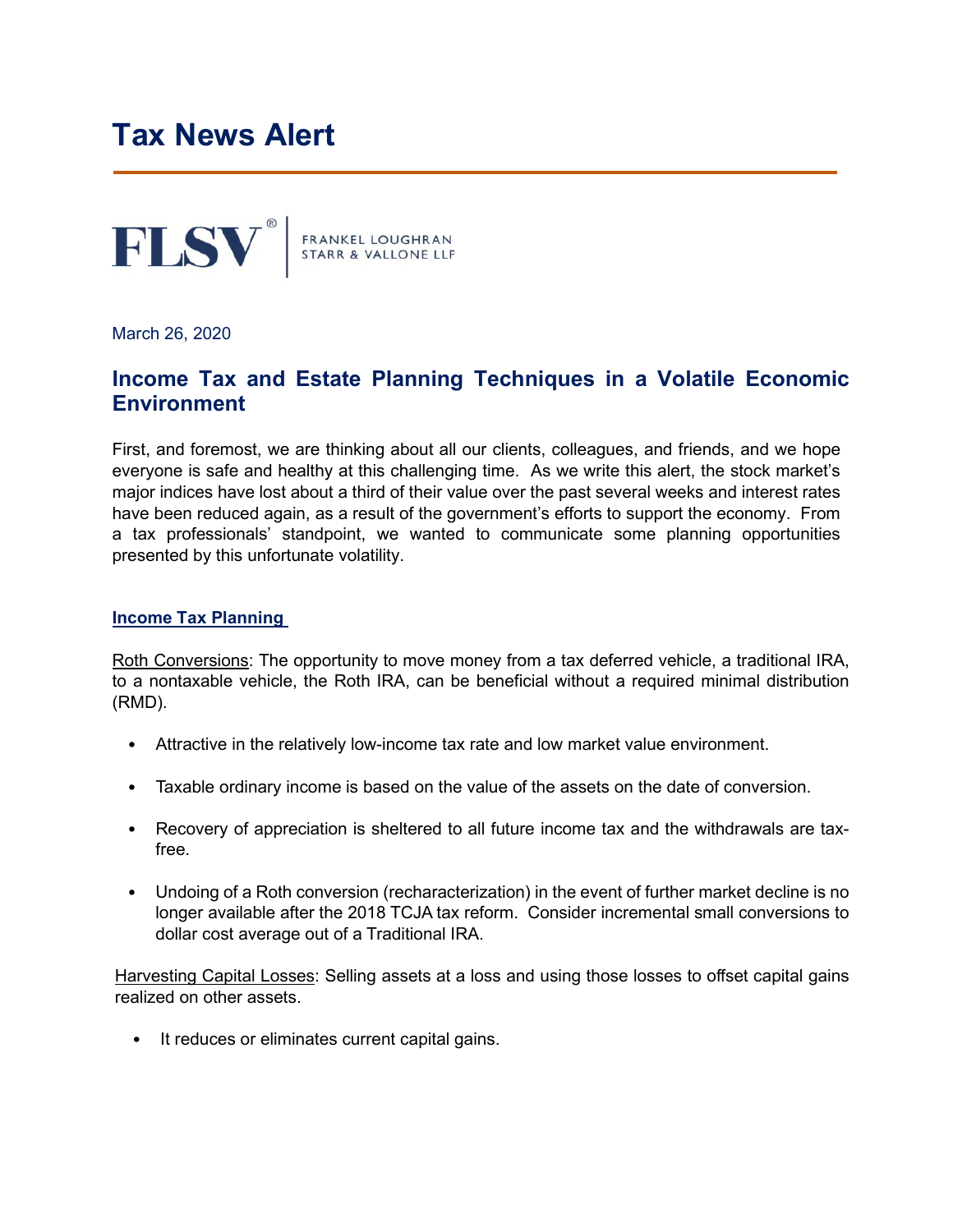- If the asset is repurchased, it gives the taxpayer a lower basis in the repurchased asset. This increases the amount of gain that is recognized when the asset is later sold. Despite the total potential gain, the loss harvesting creates a tax deferral.
- Don't overlook trusts and estates. An asset with the built-in loss could be distributed to a beneficiary thereby shifting the loss.
- Be aware of the "wash sale rules" where capital losses are denied to the extent that a taxpayer has acquired (or has entered into a contract or option to acquire) a "substantially identical" stock or securities within a period beginning 30 days before the sale and ending 30 days after the sale of a stock which was sold at a loss.
- One can simply sell stock and reinvest in a diversified portfolio which locks in gain and eliminates downside risk.

Consider Exercise of Options: An exercise of an option will cause an income recognition event. The lower the FMV of the stock at exercise, the lower the income recognized by the taxpayer, and the sooner the start of the holding period for potential lower long-term capital gain tax rate.

## **Gift & Estate Tax Planning**

Estate & Gift Planning: Each person has the ability to transfer \$11.58 million of assets (less any taxable gifts previously made) without having to pay any federal gift tax.

• Now is also a good time to review your estate plan. Make sure your current estate planning documents (e.g., wills, revocable trusts, power of attorney, health care documents, etc.) are up to date and accurately reflect your wishes.

Gifting in Specific Down Markets: The amount of gift tax exemption used and the amount against which gift tax is accessed is based on the fair market value of the gifted asset. Assets which are undervalued in down market are efficient gifts:

- Low transfer gift tax cost and utilization of lifetime exemption.
- Potentially high appreciation of gifts for recipients.

Consider Late Allocation of GST Exemption Minimizing GST Tax: A late allocation requires the use of values as of the date the GST gift return is filed. An excellent strategy for gifts previously made to a trust or a successfully completed GRAT transfer, when market values have decreased.

Minimizing Estate Tax: The value of the gross estate may be determined, if the executor so elects, by valuing all the property included in the gross estate as follows:

• In the case of property distributed, sold, exchanged, or otherwise disposed of, within six (6) months after the decedent's death, such property shall be valued as of the date of distribution, sale, exchange, or other disposition.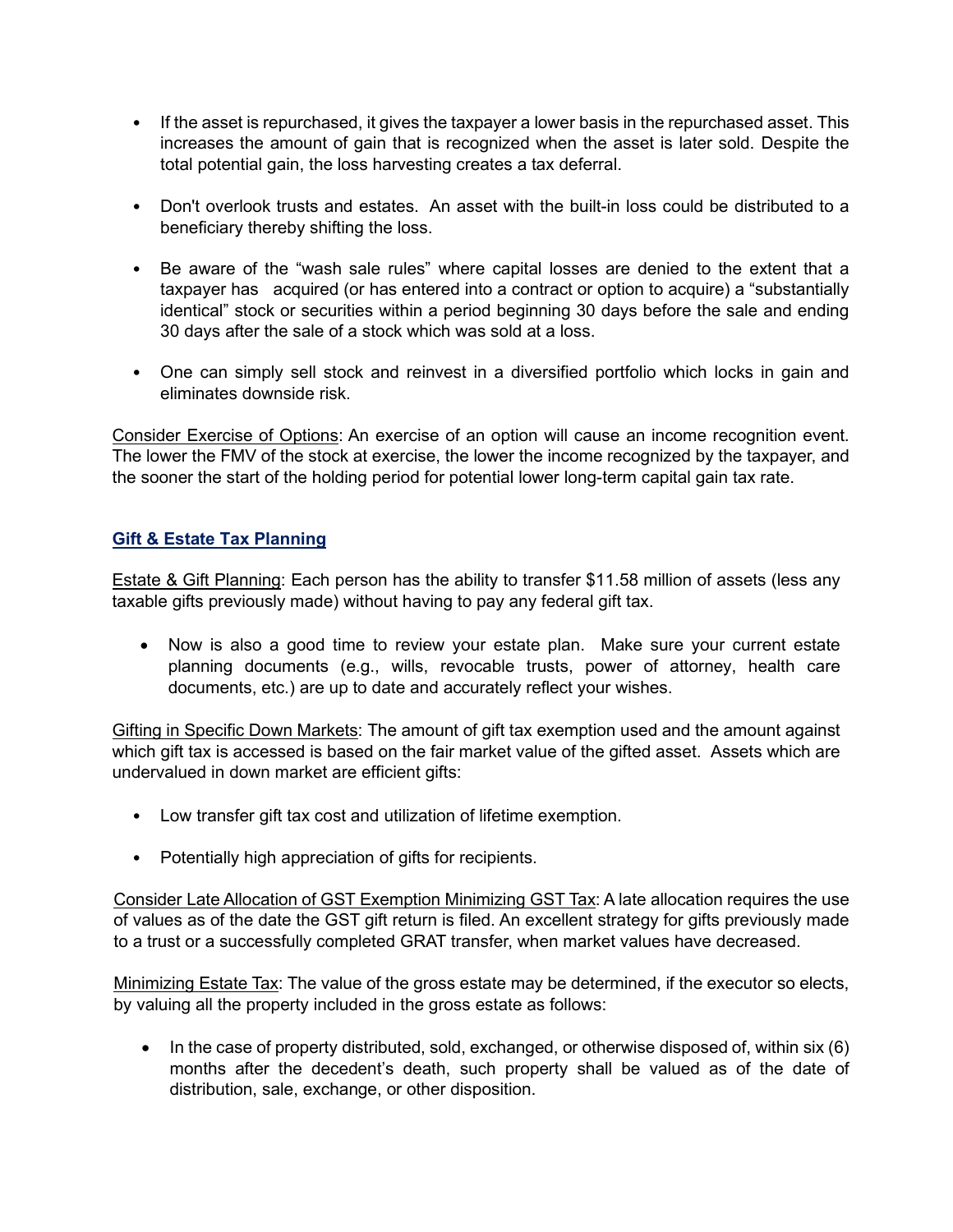- In the case of property not distributed, sold, exchanged, or otherwise disposed of, within six (6) months after the decedent's death, such property shall be valued as of the date six (6) months after the decedent's death.
- Markets falling post death can yield significant estate tax savings utilizing one of these alternative valuation dates.

Grantor Trust Asset Substitution Maximizing Basis & Growth Potential: Grantors will generally hold a power of substitution over the assets in a grantor trust (aka "swap powers"). The power allows the grantor to swap assets in the trust of equal value owned directly by the grantor.

• Market volatility presents opportunities to use this power. For example, a grantor could swap assets primed for growth into the trust in exchange for assets with a lower growth potential or low basis.

### **Low Interest Rate Planning**

The low interest rate environment is ideal for mortgage refinancing, business loans, and investment debt. In addition to the low cost of borrowing, an income tax deduction is still often possible if structured correctly. Low interest rates are also advantageous for many common estate tax planning techniques. Those who expect a taxable estate may be prudent to act when rates are low. In general, lower interest rates permit a greater value of the assets to pass to the next generation. Lower rates favor the following estate planning tools:

- Grantor Retained Annuity Trust (GRAT)
- Intentionally Defective Grantor Trust (IDGT) sale
- Installment sales between related parties
- Intra-Family loans with low IRS AFR rates
- Charitable Lead Annuity Trust (CLAT)
- Qualified Personal Residence Trust (QPRT)